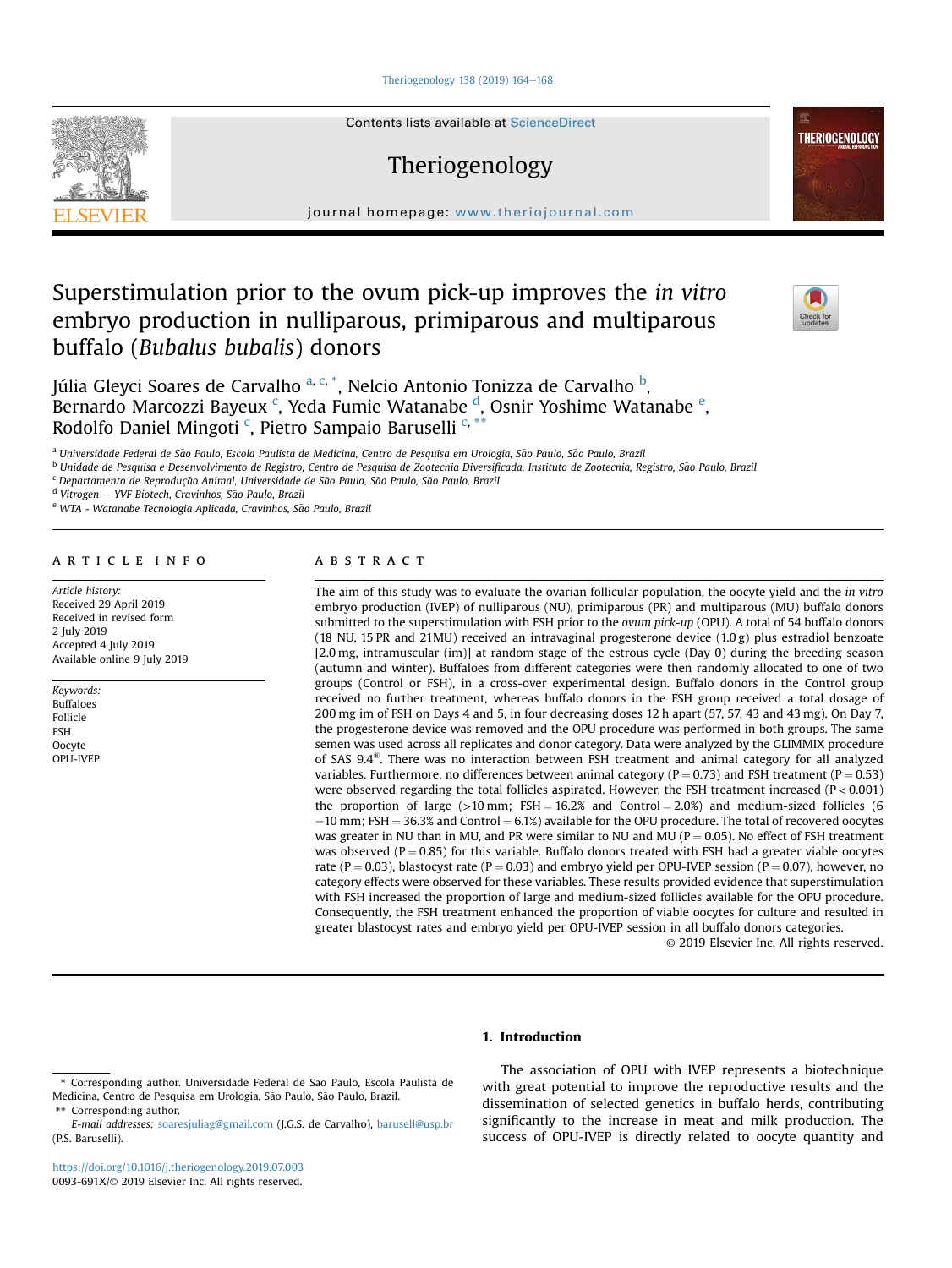quality  $[1-3]$  $[1-3]$  $[1-3]$  $[1-3]$ . However, the use of this biotechnology in buffalo has shown limited results due to certain characteristics inherent to the species, such as the low number of ovarian follicles and viable oocytes recovered per OPU  $[4-8]$  $[4-8]$  $[4-8]$ , as well as the effect of the sea-sonality on oocytes quality [\[9,10](#page-4-0)].

The superstimulation with FSH prior to OPU has been successfully used in IVEP programs in cattle, resulting in the increase of total embryos produced per OPU session  $[11–13]$  $[11–13]$  $[11–13]$  $[11–13]$  $[11–13]$ . The FSH treatment for superstimulation prior to OPU can promote the growth of a homogenous follicular population and the recovery of competent oocytes suitable for the IVEP procedures [\[13,14\]](#page-4-0). Furthermore, follicles with larger diameters improved oocyte quality and the IVEP efficiency. The acquisition of developmental potential of oocytes (e.g., the ability of the oocyte to reach the blastocyst stage) has been associated with follicular growth, i.e., developmental competence continues to be enhanced as follicular diameter increases and approaches the LH surge  $[15-20]$  $[15-20]$  $[15-20]$ . A sequence of molecular and transcriptomal alterations during follicular (and oocyte) growth has been related to final oocyte development potential [\[19](#page-4-0),[21,22\]](#page-4-0), indicating that oocyte development competence is acquired gradually during follicle growth. It is well established that oocyte quality is correlated to follicular diameter [\[23\]](#page-4-0).

The follicle population quickly decreases with aging [\[24\]](#page-4-0). Therefore, heifers have more antral follicles in their ovaries [\[25\]](#page-4-0), which could be associated with more efficient IVEP programs. However, there are some concerns that oocytes from young females have a lower developmental capacity than those from adult donors  $[26-29]$  $[26-29]$  $[26-29]$ . Consequently, the FSH treatment could be used as a superstimulation treatment to improve the OPU/IVEP efficiency in buffalo nulliparous heifers, as previously observed in cattle [[30](#page-4-0)].

The aim of the present study was to evaluate the follicular population, the oocyte yield and the in vitro embryo production of buffalo donors from different categories submitted to FSH superstimulation before OPU. The hypothesis was that treatment with FSH prior to the ovum pick-up would improve the *in vitro* embryo production of buffalo donors, mainly in nulliparous.

#### 2. Materials and methods

#### 2.1. Animals and management

This experiment was conducted at Unidade de Pesquisa e Desenvolvimento de Registro (Centro de Pesquisa de Zootecnia Diversificada - Instituto de Zootecnia, Registro, São Paulo, Brazil, located at latitude 24° 26′ 15″ S and longitude 47° 48' 45" W), during the breeding season which coincides with a decrease in day length (autumn and winter). Murrah buffalo (Bubalus bubalis) females ( $n = 54$ ) of three categories [nulliparous ( $n = 18$ ), primiparous ( $n = 15$ ) and multiparous ( $n = 21$ )] were used. Nulliparous were normal cycling and presented  $2.7 \pm 0.1$  [mean  $\pm$  SEM (standard error of the mean)] years old and body condition score (BCS) of  $3.8 \pm 0.1$  (scale 1–5, where 1 = very thin and 5 = very fat). Primiparous and multiparous cows were normal cycling and presented 236.5  $\pm$  15.1 and 218.0  $\pm$  22.1 days in milk, 4.4  $\pm$  0.1 and 10.4  $\pm$  0.7 years old and BCS of  $2.9 \pm 0.1$  and  $3.8 \pm 0.1$ ; respectively. The animals were maintained on a Brachiaria brizantha pasture with free access to water and mineralized salt.

#### 2.2. Experimental design

All buffaloes  $(n = 54)$  received an intravaginal progesterone device (P4; 1.0 g; Sincrogest®, Ourofino Agronegócio, Brazil) plus 2.0 mg im EB (Sincrodiol®, Ourofino Agronegócio) at random stage of the estrus cycle (designated Day 0; D0 AM). Buffaloes were then randomly allocated into two groups: Control and treatment with FSH previously to OPU (FSH). The control group received no further treatments, whereas the FSH group received 200 mg im FSH (Folltropin®; Bioniche Animal Health, Belleville, ON, Canada) divided into four decreasing doses (57, 57, 43 and 43 mg, 12 h apart) on Days 4 and 5. On Day 7 a.m. (40 h of "coasting" period in the FSH group; [\[14](#page-4-0)]), the P4 device was removed and the OPU procedure was performed shortly thereafter (Fig. 1). The treatments were repeated twice in a crossover design performed with a 30-day interval between OPU, in two replicates.

#### 2.3. Ultrasonographic examinations

Ovaries were scanned by ultrasonography using a 7.5-MHz linear-array transrectal transducer (Mindray® DP-2200Vet; Shenzhen, Guangdong, China). Ovarian ultrasonographic examinations were performed on Day 7, immediately before the OPU session, in order to quantify and classify all the ovarian follicles according to their respective diameters: small [SF < 6 mm], medium [MF  $= 6 - 10$  mm], and large [LF  $> 10$  mm] follicles.

#### 2.4. Ultrasound-guided ovum pick-up (OPU) procedure

All donors were restrained in a chute and epidural anesthesia was administered using 2% lidocaine hydrochloride (Lidovet, Bravet, Brazil). All follicles of 2 mm or more were aspirated using a portable scanner with a 5-MHz convex array transducer (Mindray DP - 2200 Vet, China). The latter was assembled into a vaginalhandle equipped with a stainless steel needle guide (20 G;  $0.9 \times 50$  mm; Terume Europe NV, Belgium) connected to a vacuum pump system (85–90 mmHg of negative pressure; V-MAR 5000, Cook Australia, Queensland, Australia). Follicular contents were recovered using a 1.1 mm inner diameter by 120 cm length tubing (Watanabe Tecnologia Aplicada Ltda, Cravinhos, São Paulo, Brazil) and connected to a 50-mL conical tube containing 15 mL of Dulbecco phosphate  $-$  buffered saline (DPBS; Nutricell Nutrientes Celulares, Campinas, São Paulo, Brazil) and 5000 IU/mL sodium heparin (Parinex, Hipolabor, Belo Horizonte, Minas Gerais, Brazil) at 35 to 37 $\degree$ C. All oocyte recovery procedures were performed by the same operator.

The conical tube containing follicular contents was immediately transported to a laboratory and cumulus-oocyte complexes (COCs) were recovered using a 75-um filter (Watanabe Tecnologia Aplicada Ltda) and DPBS supplemented with 1% fetal bovine serum (FBS). The COCs were washed once in DPBS with 1% (FBS; Gibco, Invitrogen Co.) at  $37^{\circ}$ C and morphologically evaluated under a stereomicroscope at  $\times$  8 to  $\times$  20 magnification. The COCs were



Fig. 1. Schematic diagram of the superstimulation protocol for OPU in three categories (Nulliparous, Primiparous and Multiparous) of buffalo donors.  $EB = 2.0$  mg estradiol benzoate;  $P4 = 1.0 g$  intravaginal progesterone device;  $FSH = 200 mg$  folliclestimulating hormone (57, 57, 43 and 43 mg; 12 h apart);  $US =$  ultrasonographic examination.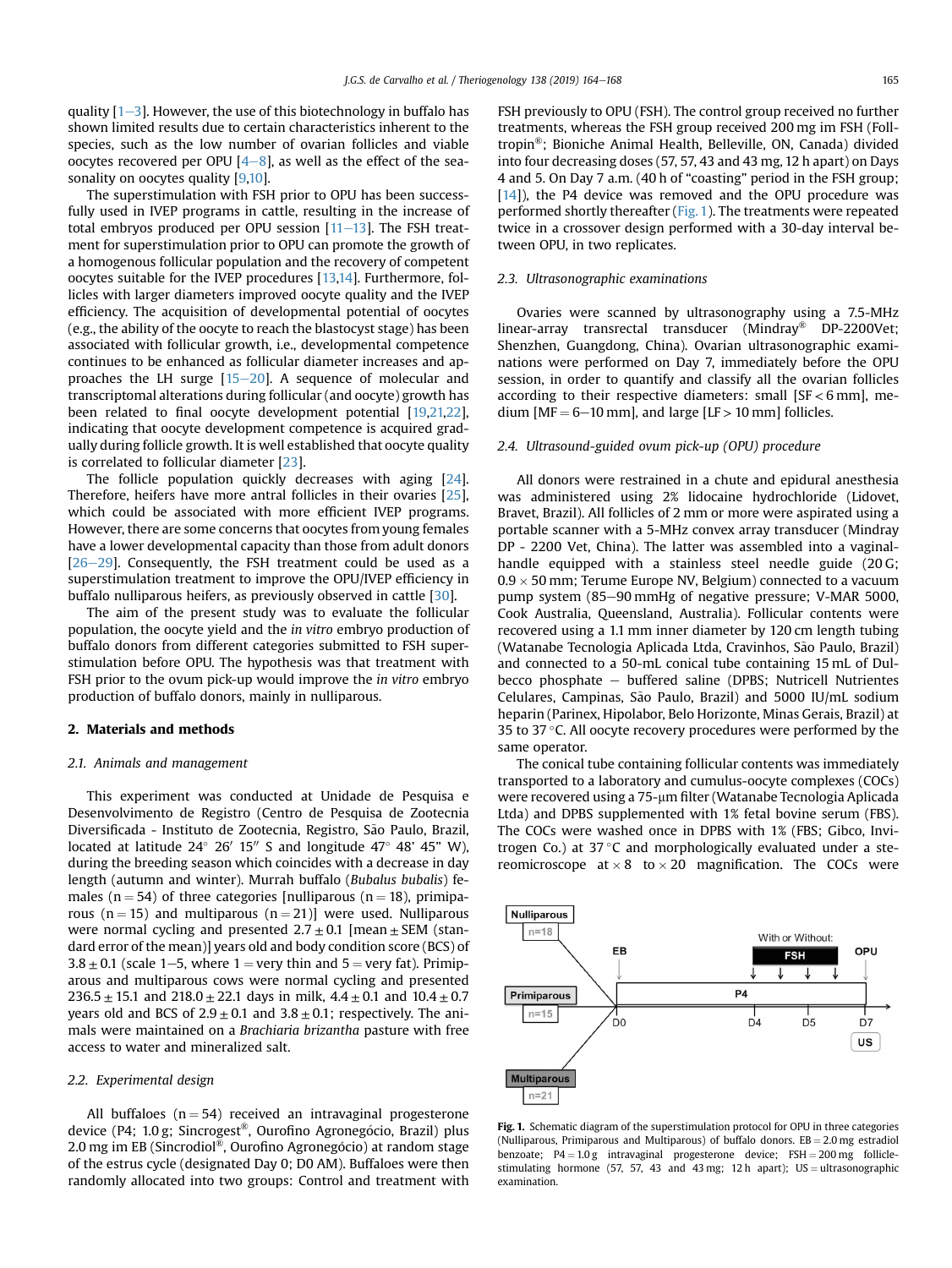morphologically classified on the basis of the number of cumulus cell layers as follows: grade 1, more than three layers of compact cumulus cells; grade 2, at least one layer of cumulus cells; grade 3, denuded; and grade 4, atretic with dark cumulus cells and signs of cytoplasm degeneration [\[31](#page-4-0)]. After evaluation, only grade 4 COCs were considered nonsuitable for culture and were discarded. The remaining COCs were transported to the IVEP laboratory in 1.5-mL cryotubes containing HEPES buffered tissue culture medium 199 (TCM 199; Gibco Life Technologies), 10% FBS, 49.4 µg/mL sodium pyruvate (Sigma-Aldrich Chemical Co., St. Louis, MO, USA), and 50  $\mu$ g/mL gentamycin at 37 °C to 39 °C.

### 2.5. COCs processing and in vitro embryo production (IVEP)

The COCs were washed in TCM-199 HEPES (Gibco, Invitrogen Co., Grand Island, NY, USA) with 10% (vol/vol) (FBS; Gibco, Invitrogen Co.) and  $22 \mu g/mL$  sodium pyruvate. The oocytes of each donor were matured in  $100 \mu$ L of TCM 199 (Gibco, Invitrogen Co.) supplemented with 10% (vol/vol) FBS, 25 mg/mL sodium bicarbonate, 22 µg/mL sodium pyruvate, 50 µg/mL amikacin, 0.5 µg/mL FSH (Pluset, Hertape Calier, Juatuaba, Minas Gerais, Brazil), and 100 IU/mL hCG (Vetecor, Hertape Calier), under mineral oil and incubated under 5% of CO<sub>2</sub> in air, at 38.8  $^{\circ}$ C and high humidity for  $22 - 24 h$ .

The COCs were washed and submitted to IVF in  $90 \mu$ L drops of IVF medium under mineral oil. Fertilization occurred in Tyrode's solution, as described previously [[32](#page-4-0)], supplemented with 10  $\mu$ g/mL heparin, 22 µg/mL sodium pyruvate, 50 µg/mL amikacin, 6 mg/mL fatty acid-free BSA, and Penicillamine, hypotaurine, epinephrine solution (2- mM penicillin, 1-mM hypotaurine, and 0.25-mM epinephrine).

For IVF, semen straws were thawed for 30s in a 35  $^{\circ}$ C water bath, and semen was placed on a  $400 \mu$ L  $40:80\%$  PureSperm gradient (Nidacon). The sperm were centrifuged for 6 min at  $800 \times g$ , the supernatant was removed, and the pellet suspended with 1-mL fertilization medium. Sperm were centrifuged for 3 min at  $200\times g$ , and the supernatant was removed. Sperm motility and concentration were assessed and  $1 \times 10^6$  motile sperm/mL was added to each fertilization drop. Fertilization took place over 18-22 h incubation under the same conditions described for maturation. The same semen from a single bull and production batch was used throughout the study.

After fertilization, presumptive zygotes were mechanically denuded. Culture took place in modified synthetic oviduct fluid as described previously  $[33]$  supplemented with 50  $\mu$ g/mL amikacin, 0.1-mM amino acids, 340,02-mM citrate, 2775-mM myoinositol, 2.5% (vol/vol) FBS, and 6 mg/mL BSA (fatty acid free, SigmaA-8806) at 38.8 °C in humidified air with 5% CO<sub>2</sub>, 7% O<sub>2</sub>, and 88% N<sub>2</sub>.

The cleavage rate was recorded 48 h after insemination, and at this time 50% of fresh culture medium was exchanged (first feeding). The second feeding was performed on the fifth day of embryo culture and the blastocyst rate (total number of blastocysts divided by total number of cultured oocytes) was recorded on the sixth day of embryo culture.

#### 2.6. Statistical analysis

Statistical analyses were performed using Statistical Analysis System for Windows (SAS, Version 9.4 for Windows; SAS Inst., Cary, NC). Research was design and analysis in a crossover trial using 18 nulliparous, 15 primiparous and 21 multiparous buffalo females that were randomly divided into two groups: Control or FSH (treated with 200 mg of FSH). All data were tested for normality of residuals using UNIVARIATE procedure according by Shapiro-Wilk test, non-normally distributed data were transformed before analysis if improvement in residual distribution and outliers were removed when necessary. Effect was determined by one-way ANOVA using Type III sums of squares.

The variables evaluated on OPU-IVEP were the total number of aspirated follicles; follicle category (small, <6 mm; medium,  $6-10$  mm; large,  $> 10$  mm); total number of recovered oocytes; oocytes recovery rate (number of recovered COCs per number of aspirated follicles); total number of viable oocytes; viable oocytes rate (number of total viable oocytes per total COCs recovered); blastocyst rate (number of blastocysts per total number of cultured COCs); and number of blastocysts per OPU procedure.

Categorical data were analyzed by logistic regression using the Glimmix procedure fitting a Binomial distribution. However, continuous data were analyzed using the same procedure fitting a Poisson distribution. The model included group (Control or FSH), Categories (nulliparous, primiparous and multiparous), time crossover (factor one and factor two), replicate (first and second) and meaningful two-way interactions as fixed effects. The option residual was input as random effect. Animal within Crossover time was used as the error term. Furthermore, were including the option,  $ddfm = Satterthwaite$ , to the model statement adjusted the degrees of freedom for variances. Tukey honest significant difference post hoc test was performed to determine differences. Values are presented as means  $\pm$  SEM. Differences with  $P \leq 0.05$  were considered significant, and  $0.05 < P < 0.10$  were discussed as tendencies.

# 3. Results

There was no interaction between treatments, animal category and replicate for all analyzed variables. The effects of FSH treatment and category are summarized on [Table 1.](#page-3-0)

No differences between animal category ( $P = 0.73$ ) and FSH treatment ( $P = 0.53$ ) were observed regarding the total follicles aspirated. However, the FSH treatment increased  $(P < 0.001)$  the proportion of large ( $>10$  mm; FSH = 16.2% and Control = 2.0%) and medium (6–10 mm; FSH = 36.3% and Control =  $6.1\%$ ; [Fig. 2\)](#page-3-0) diameter follicles available for the OPU procedure.

The total of recovered oocytes was greater in NU than in MU, and PR were similar to NU and MU (NU =  $12.0 \pm 0.9^{\circ}$ ; PR =  $10.2 \pm 1.2^{\circ}$ );  $MU = 9.0 \pm 0.8^b$ ; P = 0.05). No effect of FSH treatment was observed  $(P = 0.85)$  for this variable. Buffalo donors treated with FSH had a greater viable oocytes rate ( $P = 0.03$ ), blastocyst rate ( $P = 0.03$ ) and embryo yield per OPU-IVEP session ( $P = 0.07$ ), however, no category effect were observed for these variables.

# 4. Discussion

The present study evaluated the follicular population, the oocyte yield and embryo production of buffalo donors submitted to FSH superstimulation before to OPU. It was found that FSH treatment prior to OPU increased the proportion of medium and large diameter follicles available for the OPU procedure in all buffalo donors categories. Consequently, the treatment increased the proportion of viable oocytes for culture and resulted in greater blastocysts rates and embryos produced per OPU-IVEP session. The present research supports the hypotheses that FSH treatment prior to OPU increases the in vitro embryo production of buffalo donors from different categories.

Similarly, Vieira et al. (2014) found that superstimulation with FSH did not increase the number of follicles aspirated per OPU session, but increased the proportion of medium-sized follicles available for the OPU procedure and improved the blastocyst rates and embryo yield per OPU-IVEP session in Holstein cows. Furthermore, it has been reported that the use of FSH does not increase the number of ovarian follicles available for aspiration,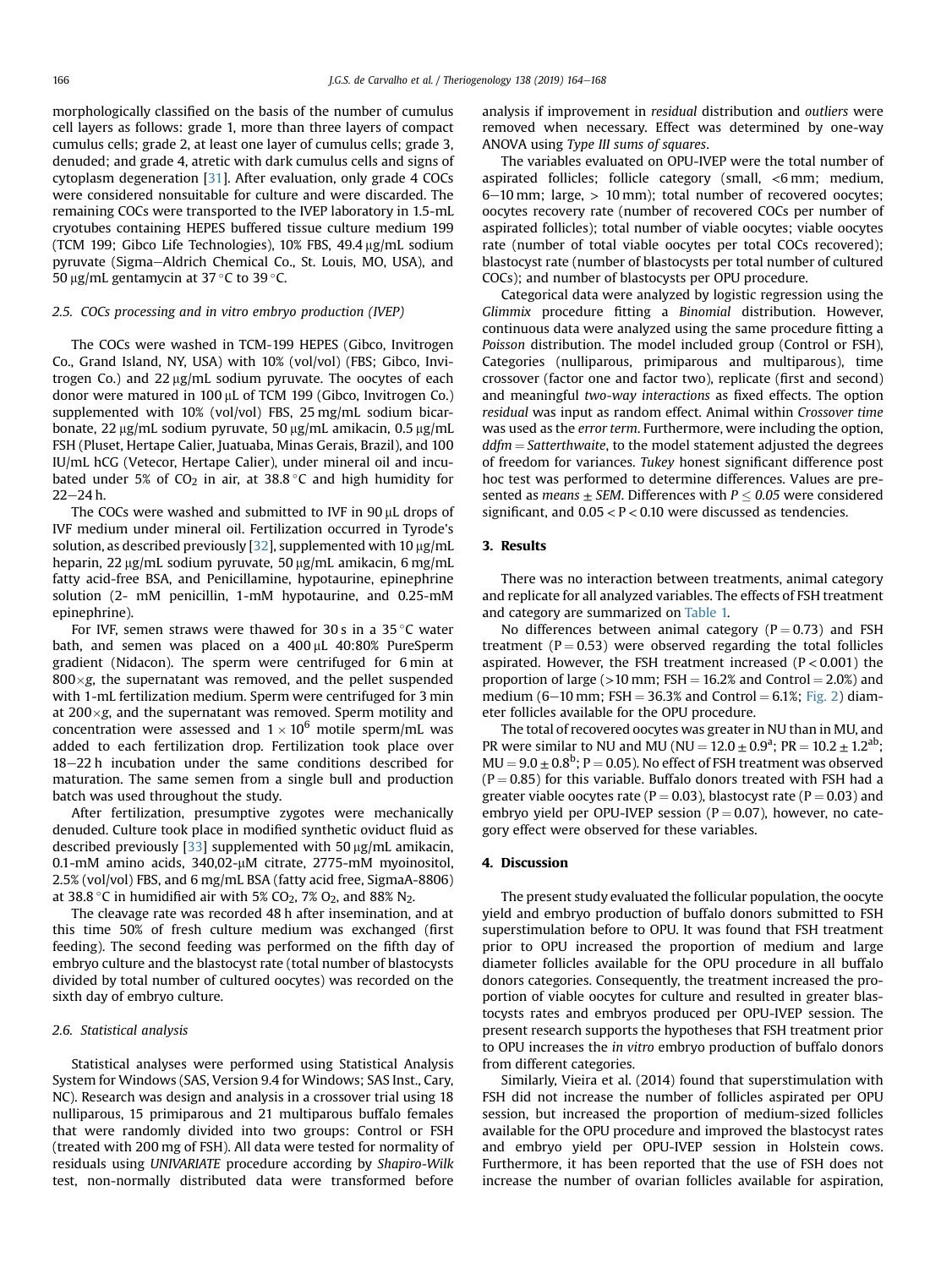|                                 | Nulliparous    |              | Primiparous   |               | Multiparous   |                | P Value |      |           |
|---------------------------------|----------------|--------------|---------------|---------------|---------------|----------------|---------|------|-----------|
|                                 | Control        | <b>FSH</b>   | Control       | <b>FSH</b>    | Control       | <b>FSH</b>     | Treat   | Cat  | Treat*Cat |
| Number of animals               | 18             | 18           | 15            | 15            | 21            | 21             |         |      |           |
| Total aspirated follicles, mean | $20.3 \pm 2.4$ | $18.3 + 1.6$ | $21.3 + 4.4$  | $17.7 + 2.9$  | $18.1 + 2.2$  | $17.6 \pm 1.7$ | 0.53    | 0.73 | 0.85      |
| Total recovered oocytes, mean   | $11.7 \pm 1.6$ | $12.3 + 1.0$ | $11.5 + 2.0$  | $9.0 \pm 1.2$ | $8.7 \pm 1.0$ | $9.3 \pm 1.2$  | 0.85    | 0.05 | 0.46      |
| Oocytes recovery rate, %        | 67.5%          | 73.3%        | 65.9%         | 55.2%         | 52.6%         | 52.6%          | 0.92    | 0.71 | 0.92      |
| Total viable oocytes, mean      | $6.6 \pm 1.3$  | $7.8 + 0.9$  | $5.9 \pm 1.5$ | $5.7 + 1.1$   | $4.3 + 0.7$   | $5.6 + 0.9$    | 0.26    | 0.08 | 0.72      |
| Viable oocytes rate, %          | 50.5%          | 57.7%        | 47.4%         | 56.2%         | 50.4%         | 57.1%          | 0.03    | 0.46 | 0.95      |
| Embryos per OPU, mean           | $1.8 \pm 0.5$  | $3.7 + 0.7$  | $2.4 \pm 0.6$ | $2.7 + 0.8$   | $2.0 + 0.5$   | $2.6 + 0.7$    | 0.07    | 0.25 | 0.22      |
| Blastocyst rate, %              | 16.7%          | 34.4%        | 27.3%         | 27.8%         | 24.3%         | 31.6%          | 0.03    | 0.89 | 0.25      |

<span id="page-3-0"></span>



Fig. 2. Proportion of small (<6 mm), medium (6–10 mm) and large (>10 mm) follicles in buffalo donors submitted to OPU-IVEP with or without previous FSH superstimulation. P values for follicular diameter differ significantly.

however, it increases their diameter [[27,34\]](#page-4-0). COCs recovered from follicles with larger diameters have greater developmental competence when compared to COCs from smaller follicles [[35,36\]](#page-4-0). A meta-analysis of the results from different IVEP publications in buffalo, suggested that oocytes with more than three to five cumulus layers recovered from large-sized follicles resulted in maximum maturation rate and subsequent embryonic development [[37\]](#page-4-0). These results support that the increase in follicular diameter caused by FSH treatment may result in improvement of oocyte quality, resulting in greater efficiency of IVEP.

The "coasting" period (period between the last FSH application and the OPU) is an important factor that may influence the result of the superstimulation, since it is at this moment that the prematuration process and acquisition of oocyte competence occurs [\[14,35\]](#page-4-0). The duration of the "coasting" period in cattle presents variable results, already being reported a greater blastocyst rate with a "coasting" period of 48 h [\[38\]](#page-4-0) and also satisfactory results when using a "coasting" period of  $20-24$  h  $[39]$ . In the present study, 40 h of "coasting" period were used, and animals treated with FSH had increased blastocysts rates and embryos produced per OPU-IVEP session, similar to those reported in cattle [[13,14\]](#page-4-0). In a recent study in buffalo, the FSH treatment followed by a coasting period of 40–44 h was effective in increasing the number of follicles, the total number of COCs, the number of good-quality COCs and the number of blastocysts in breeding and non-breeding seasons [[40](#page-4-0)]. It has been suggested that the increase in the in vitro embryo production in donors superstimulated with FSH prior to OPU is related to the stimulatory effect of this gonadotrophin. However, it is important to highlight that this positive effect may be a response to an associative influence of FSH treatment added to the fact that all FSH treated donors had a 40 h "coasting" period [[13](#page-4-0)].

Studies reported that superstimulation with gonadotrophins prior to OPU stimulates follicular growth, increasing the proportion of aspirable follicles, viable oocytes and the number of embryos produced from calves and heifers [[34,36\]](#page-4-0). In a comparative study between Holstein calves treated or not with FSH prior to OPU, it was observed that gonadotrophin treatment increased the number of visualized follicles and the number and rate of cultured COCs [[41\]](#page-4-0).

In the present study, greater number of recovered oocytes and an increase in the number of viable oocytes in nulliparous buffalo compared to multiparous were observed. These results support other studies that verified higher number of recovered oocytes after follicular aspiration in young buffaloes [3,[42](#page-4-0)]. However, no category effect or interaction category\*FSH treatment were found for viable oocytes rate, blastocyst rate and number of embryos produced per OPU, rejecting the initial hypothesis of this study. These data indicate that the FSH treatment improved the OPU/IVEP efficiency regardless of the category.

The results of the present study lead to the conclusion that the superstimulation of buffalo donors with FSH prior to OPU increases the efficiency of IVEP, by increasing the proportion of medium and large diameters follicles available for the OPU procedure. Consequently, the treatment enhanced the proportion of viable oocytes for culture and resulted in greater blastocysts rates and embryos produced per OPU-IVEP session in buffalo donors from different categories.

#### Acknowledgements

The authors would like to acknowledge the support from CNPq (Process 306759/2016-0), FAPESP and CAPES of Brazil.

#### References

- [1] [Baruselli PS, Sa Filho MF, Ferreira RM, Sales JN, Gimenes LU, Vieira LM, et al.](http://refhub.elsevier.com/S0093-691X(19)30286-9/sref1) [Manipulation of follicle development to ensure optimal oocyte quality and](http://refhub.elsevier.com/S0093-691X(19)30286-9/sref1) conception rates in cattle. Reprod Domest Anim  $2012:47:134-41$ .
- [2] [Sartori R, Bastos MR, Wiltbank MC. Factors affecting fertilisation and early](http://refhub.elsevier.com/S0093-691X(19)30286-9/sref2) [embryo quality in single- and superovulated dairy cattle. Reprod Fertil Dev](http://refhub.elsevier.com/S0093-691X(19)30286-9/sref2)  $2010:22:151-8$
- [3] [Baruselli PS, Soares JG, Bayeux BM, Silva JC, Mingoti RD, Carvalho NAT.](http://refhub.elsevier.com/S0093-691X(19)30286-9/sref3) [Assisted reproductive technologies \(ART\) in water buffaloes. Anim Reprod](http://refhub.elsevier.com/S0093-691X(19)30286-9/sref3)  $2018:15:971-83$ .
- [4] [Gasparrini B. In vitro embryo production in buffalo species: state of the art.](http://refhub.elsevier.com/S0093-691X(19)30286-9/sref4) [Theriogenology 2002;57:237](http://refhub.elsevier.com/S0093-691X(19)30286-9/sref4)-[56.](http://refhub.elsevier.com/S0093-691X(19)30286-9/sref4)
- [5] [Gimenes LU, Ferraz ML, Araújo A, Fantinato Neto P, Chiaratti MR, Mesquita LG,](http://refhub.elsevier.com/S0093-691X(19)30286-9/sref5) [et al. OPU at different times of a synchronized follicular wave did not affect](http://refhub.elsevier.com/S0093-691X(19)30286-9/sref5) [IVP in Bos indicus, Bos taurus and Bubalus bubalis. Reprod Fertil Dev 2010;22](http://refhub.elsevier.com/S0093-691X(19)30286-9/sref5).
- [6] [Campanile G, Baruselli PS, Carvalho NAT. Effect of feed restriction on ovarian](http://refhub.elsevier.com/S0093-691X(19)30286-9/sref6) [activity and recovered oocyte in Murrah buffalo heifers. Bubalus bubalis 2003:](http://refhub.elsevier.com/S0093-691X(19)30286-9/sref6)  $275 - 8.$  $275 - 8.$  $275 - 8.$
- [7] [Baruselli PS, Mucciolo RG, Visintin JA, Viana WG, Arruda RP, Madureira EH,](http://refhub.elsevier.com/S0093-691X(19)30286-9/sref7) [et al. Ovarian follicular dynamics during the estrous cycle in buffalo \(Bubalus](http://refhub.elsevier.com/S0093-691X(19)30286-9/sref7) [bubalis\). Theriogenology 1997;47:1531](http://refhub.elsevier.com/S0093-691X(19)30286-9/sref7)-[47.](http://refhub.elsevier.com/S0093-691X(19)30286-9/sref7)
- [8] [Liang A, Salzano A, D'Esposito M, Comin A, Montillo M, Yang L, et al. Anti-](http://refhub.elsevier.com/S0093-691X(19)30286-9/sref8)[Mullerian hormone \(AMH\) concentration in follicular](http://refhub.elsevier.com/S0093-691X(19)30286-9/sref8) fluid and mRNA [expression of AMH receptor type II and LH receptor in granulosa cells as](http://refhub.elsevier.com/S0093-691X(19)30286-9/sref8) [predictive markers of good buffalo \(Bubalus bubalis\) donors. Theriogenology](http://refhub.elsevier.com/S0093-691X(19)30286-9/sref8)